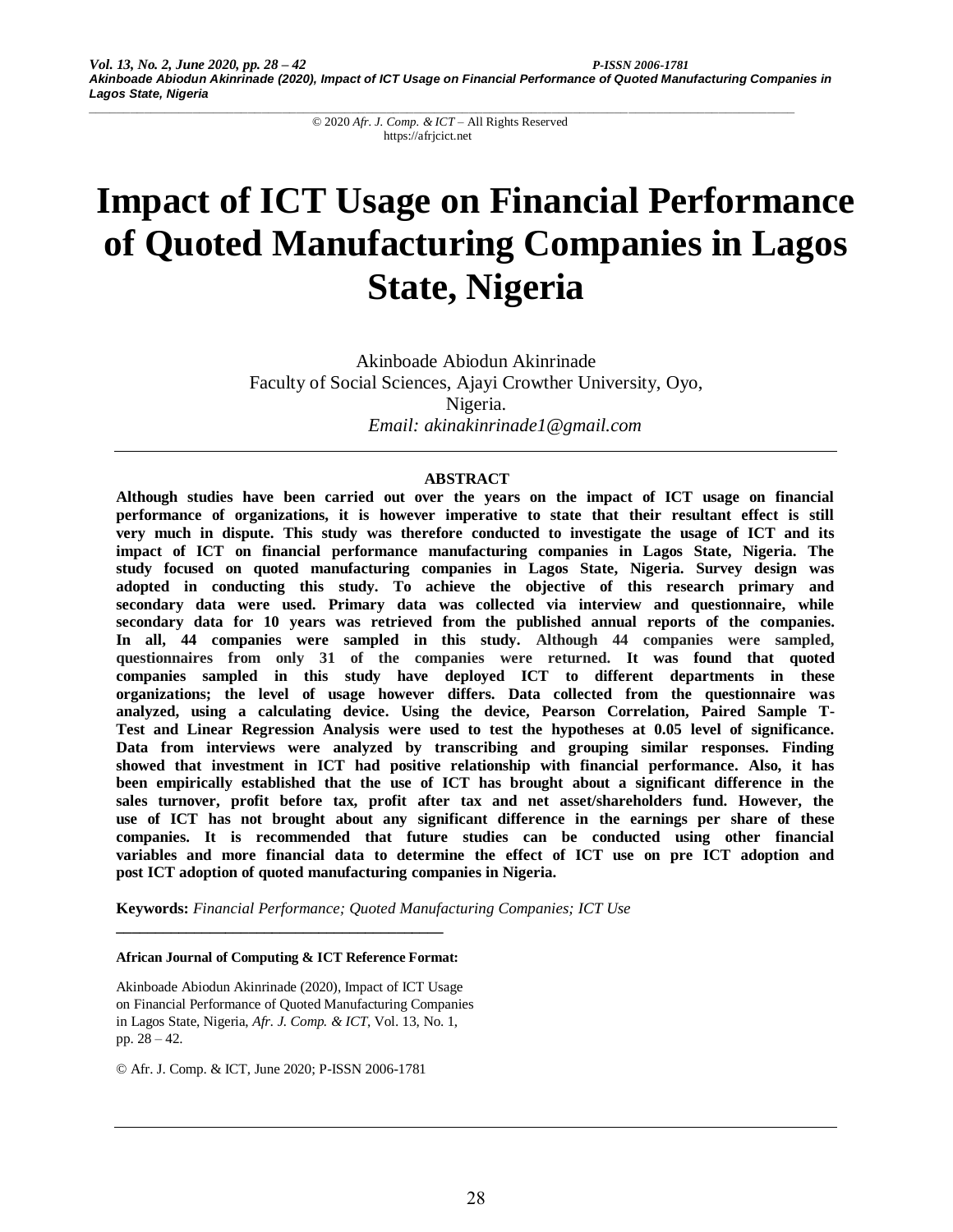#### **I. INTRODUCTION**

From the early 1980s and with the advancement of semiconductor technologies, organisations in the developed world have worked on jumping onto the ICT bandwagon quite early. The work-flow in organisations became mechanized, paperless work process followed, thereafter, ICT departments were established within organisations, ICT maintenance services became warranted, and many new electronic business tactics evolved. Organisations saw lucrative economic future by investing in ICT, believing that by adopting ICTs in the organisation, there will be an improvement in the work process, major cuts in cost, enhancement in quality, and higher productivity [1]. ICT is used within organisation not just to accelerate production process but new whole process chains are targeted for elimination or speeding up [2].

The emergence of ICT has made the task of managing the mass information existing in business environments easy for individuals and organizations globally. In recent decades, ICT has become the major driver of innovation, growth and social change [3]. It has become a potent force in transforming social, economic, and political life globally. Without the incorporation of ICT into daily activities, there is little chance for countries, or organisations to develop [4]. ICT also plays a tremendous role in all areas of today's organisations, by offering a wide range of possibilities for improving organisational competitiveness both in the service and manufacturing sectors. ICT also provides mechanisms for getting access to new market opportunities and achievement of competitive advantage [5].

Since the adoption of ICTs in organisations, its use has changed the shape of businesses unlike what it was once known to be, while organisations with support for the strategic use of ICT are found to perform better than others [1; 6]. Studies have shown that ICT use covers two primary areas in organisations; ICTs is being used for internal activities (production, administration and business operation) and external activities. The internalization of ICT applications affects business operations directly. The internal use of ICT includes the transfer of information seamlessly through shared electronic files and networked computers; this has improved the efficiency of business processes such as documentation, data processing, and other back-office functions [7].

The common uses of ICT within organisations includestoring customer, stock, membership and employee details; Creating advertisement and promotional materials, mailing lists management, Building management, Accounts preparation and Payroll preparation. Some of the sophisticated uses of ICT in organisations are:

- 1. Logistics: The application of ICT for logistics functions can be classified into transaction system or electronic data interchange (EDI), operational planning systems, and control system.
- 2. Facilitation of Effective Knowledge Management: ICT has served a tool that helps organizations in management of information flow and knowledge sharing. Application of ICT in knowledge management can be in form of video-conferencing, listservs, newsgroup, groupware, virtual team rooms, e-mail, voicemail, etc.
- 3. Production Process Enhancement which includes Computer Aided Design (CAD), Computer Aided Manufacturing (CAM), and Product Data Management (PDM).

The reasonable integration of ICT into administration and production process of manufacturing organisations has given rise to new forms of work organisation, management and planning, which can help master the process of production operations, information transfer and facilitate the process of adaptation to the on-going evolution of the economic, social and cultural environment [2]. The revolution in information technology and information system is bringing a drastic change in manufacturing, trading and service industry all over the world. It opens new horizons for business enterprises and enables them to carry out their commercial activities by using advanced technologies. Even in large commercial projects, ICT is used to identify, measure, monitor and control the potential risks to meet its strategies and objectives, and it has also positive influence on time [3].

ICT has the potential of becoming the major driving force behind the economic growth of any nation or organisation because of its potentially-strong restructuring impact on existing economic activities and the ability to affect economic activities in a variety of ways. These include improving the quality of existing services, creating new services, raising labour productivity, increasing capital intensity, enhancing economies of scale, and creating new economic structure, and improvement of financial performance of organizations through modernization of manner in which transactions are conducted [8].

It is however important to note that the mere availability of ICT in organisations does not necessarily lead to success. Its success can be determined after it has been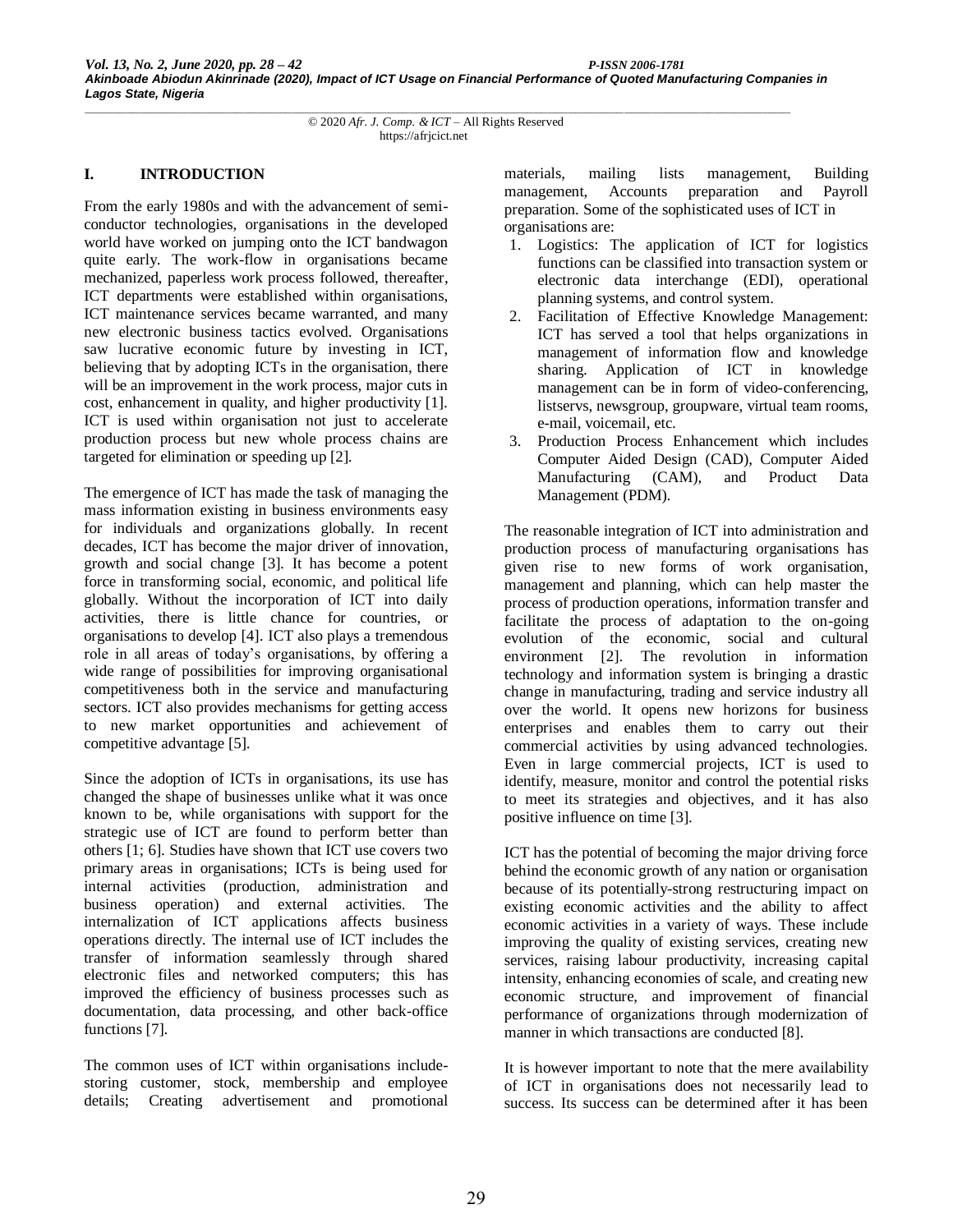complemented with other factors of production and integrated into the system, it can then be decided whether the objective of its adoption has been realised in the organisation [3]. The primary objective of organisations is usually the foundation upon which other activities are built. The major objectives of organisations include profitability or improved financial performance [9].

To ascertain the financial performance of an organization, there are certain variables used by organizations as seen in audited financial report. These include profitability, sales turnover, return on investment, net asset, profit before tax, profit after tax and cash flow; while the nonfinancial ways are market share, number of employees, and the number of products. However, profitability is the most substantial criteria for financial performance of an enterprise [9]. The key standard measuring profitability of an organisation are gross profit margin, operating margin, net profit margin and net asset or shareholders fund [10].

In the summary of financial performance presented in the published annual report of major organisations, particularly quoted companies, sales turnover, operating profit, profit before tax, taxation, profit after tax, dividend, retained profit for the year, and earnings per share are the common components that organisations use in assessing their financial performance. The use of different measures in measuring financial performance, needless to say, complicates the comparison of the results of different studies. In other words, accounting measures capture only historical aspects of firm performance [11].

The use of ICT has revolutionized and transformed organizations, becoming the largest component of capital investment in many industrialized societies [12]. The decision to deploy ICT tools and devices as strategic tools for competition belongs to top management, who must have adequate understanding of the benefits accruable from such huge investment, and how it helps them to achieve organisational objectives. Studies have been carried out in time past measuring the influence of ICT on financial performance of organizations, including manufacturing companies [13; 9; 14]. It has been observed that there is still a serious debate about how ICT use improves firm performance [3], and whether investments in ICT actually bring real benefits to the organisations is still a matter of debate as seen in literature [13]. Most of the researches on the influence of ICT on financial performance were based on ratios, while little studies have been carried out on variables used by organisations in presenting their financial report such as sales, profit before and after tax, shareholders fund and earnings per share. Due to this observed gap in literature,

it therefore becomes imperative to examine how the use of ICT has influenced financial performance using variables quoted companies use in preparing their financial reports.

# **II. LITERATURE REVIEW**

The manufacturing sector is embedded with the potential of transforming the economy of any nation. Its place in economic development can never be downplayed. In a developing nation such as Nigeria, the sector has diverse potential for development, which will invariably reduce the dependence of the economy of the country on crude oil. The major products of manufacturing companies in Nigeria include beverage, footwear, chemical and pharmaceutical products, wood and wood products, and non-metallic products [15]. Over 60% of the major manufacturing companies in Nigeria are operating around Lagos State. These companies operate either as a Micro Enterprises, Small and Medium Scale Enterprises or large organisations.

The manufacturing sector in Nigeria has shown strong growth in recent years. Nonetheless, the sector faces ongoing challenges, including an increasing cost of production emanated from high tariff, inadequate electricity supply and increased cost of energy input, insufficient working capital, insecurity of lives and properties, reliance on poor and inadequate public sector infrastructures and rising cost of import, nonimplementation of government policies, and heavy dependency on agricultural inputs, which themselves are vulnerable to shocks [16].

Nigerian Stock Exchange

The Nigerian Stock Exchange (NSE) was established in 1960 as the Lagos Stock Exchange. It however became the Nigerian Stock Exchange in December, 1977. At present, the NSE has 13 branches in major cities in Nigeria. These branches are located at Abeokuta, Abuja, Bauchi, Benin, Ibadan, Ilorin, Kaduna, Kano, Onitsha, Owerri, Port-Harcourt, Uyo and Yola. The NSE started operations in Lagos with 19 securities listed for trading; this figure as of date has risen to 382 securities, which is made up of 154 bonds, 53 memorandum listing, 166 equities, 9 Exchange Trade Funds, all with a total market capitalization above N28 trillion as at January 2020. Most of the listed securities have foreign/multinational affiliations and represents cross-section of the economy; the various sections in NSE are Consumer goods, Industrial goods, Agriculture, ICT, Healthcare/Pharmaceutical, Conglomerates, Natural resources, Financial services, Manufacturing, Services, Oil and Gas, and Service sectors. Majority of these companies are located in Lagos State, Nigeria.

*\_\_\_\_\_\_\_\_\_\_\_\_\_\_\_\_\_\_\_\_\_\_\_\_\_\_\_\_\_\_\_\_\_\_\_\_\_\_\_\_\_\_\_\_\_\_\_\_\_\_\_\_\_\_\_\_\_\_\_\_\_\_\_\_\_\_\_\_\_\_\_\_\_\_\_\_\_\_\_\_\_\_\_\_\_\_\_\_\_\_\_\_\_\_\_\_\_\_\_\_\_\_* © 2020 *Afr. J. Comp. & ICT* – All Rights Reserved https://afrjcict.net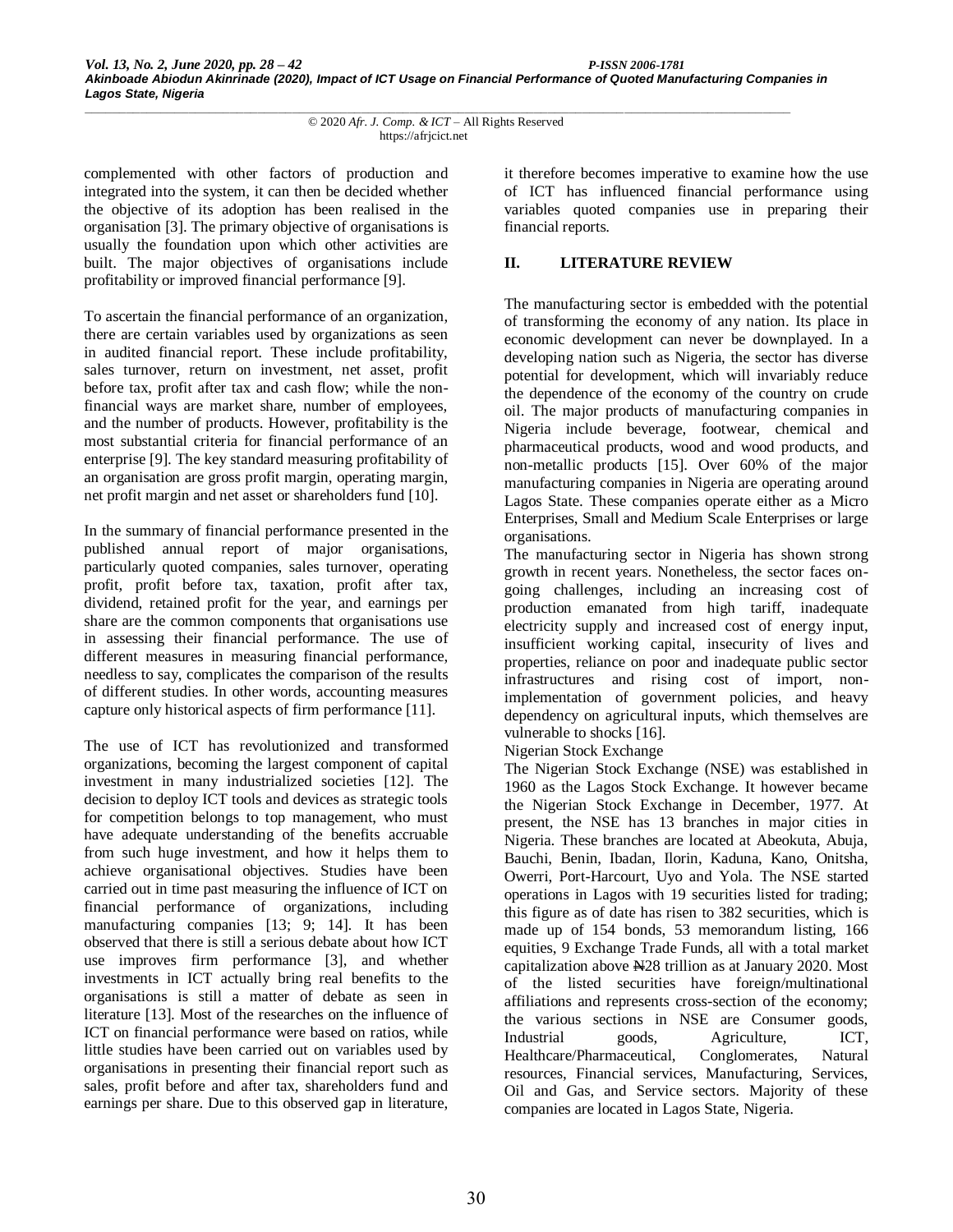Measures of Financial Performance

Financial performance presented in the financial statements prepared periodically by companies is meant to provide users reliable information about the company's performance and financial position [17]. Although measuring financial performance is considered a simpler task, it also has its specific complications. In measuring financial performance of organisations, many researchers use market measures, others put forth accounting measures and some adopt both of these [11]. Broadly, financial performance of an entity can be measured in two ways, financial and non-financial. The two measures which represent different perspectives of how to evaluate a firm's financial performance, have different theoretical implications [18] and each are subject to particular biases [11].

The financial indicators of financial performance of an organisation include profitability, sales turnover, return on investment, shareholders fund/net asset, profit before tax, profit after tax and cash flow; while the non-financial ways are market share, number of employees, and the number of products. Standard measuring profitability of an organisation are gross profit margin, operating margin, net profit margin and net asset or shareholders fund [10]. In the summary of financial performance presented in the published annual report of organisations, Sales turnover, Operating Profit, Profit before taxation, taxation, Profit after taxation, Dividend, Retained profit for the year, and Earnings per share are the common components that organisations use in assessing their financial performance. The use of different measures in measuring financial performance, needless to say, complicates the comparison of the results of different studies. In other words, accounting measures capture only historical aspects of firm performance. They are subject, moreover, to bias from managerial manipulation and differences in accounting procedures. Market measures are forward looking and focus on market performance. But the stockmarket-based measures of performance also yield obstacles. The use of market measures suggests that an investor's valuation of firm's performance is a proper performance measure [11]. Studies on financial performance of organisations have been mostly based on ratios, with little studies focusing on measures used by organisations in their financial summary report.

Review of Previous Studies

Many researchers have conducted studies in times past, measuring the impact of ICT on organisational performance; some of which are reviewed in this study. While some research works concluded that ICT does not make a significant contribution to performance of manufacturing industry, others posited that the contribution is significant.

In an earlier study, Adewoye and Akanbi conducted a study aimed at evaluating the effects of ICT investment on the profitability of sachet water companies in Oyo State, Nigeria. The study concluded that ICT investment had positive effects on the profitability of selected sachet water companies in Nigeria. Ayatse carried out a study on the Impact of ICT on corporate performance on the cement manufacturing firms in Nigeria. Data for the study was obtained strictly from employees of the 6 cement firms, and he found out that ICT has positively contributed to corporate performance of the firms studied [12]. Sam and Hoshino carried out a study to compare the performance of ICT industry between ASEAN and Japan by analysing sales growth ratio and profitability by using financial database and the linkage between these outputs with either Sales Maximization or Profit Maximization model. The findings revealed that Japan and ASEAN had no significant difference with each other in their sales growth performance. Meanwhile, ASEAN shows better performance in profitability when compared with Japan's ICT industry [9].

Razavizade and Jafari also conducted a research to investigate the Impact of IT on Profitability, Productivity and Customer Satisfaction in Manufacturing Firms in Iran. The result showed that investment in information system is contributing towards increased market share, reducing operating cost, improved customer services and assisting the firms in introducing new products and services. Generally, the adoption of ICT by organizations is for the purpose of enhancing their business processes, competitiveness and performance [14]. The use of ICT has the potential of significantly influencing the quality and quantity of production of its goods or services [19]. ICT also has the potential to be a major driving force behind the economic growth of any nation or organization because of its potentially strong restructuring impact on existing economic activities and the ability to affect economic activity in variety of ways. These include improving the quality of existing services, creating new services, raising labor productivity, increasing capital intensity, enhancing economics of scale, and creating new economic structure [20], contributing significantly to effectiveness, quality of service rendered to customers, and customer of satisfaction in manufacturing companies [21].

The use of ICT has a significant positive correlation, as well as a strong causal relationship on the financial performance of organisations; this implies that a marginal change in the level of the investment and adoption of ICT will result to a proportionate increase in the profit level of organisations as it positively affects customer satisfaction [22]. Increased ICT expenditure can also improve the net profit, but not performance ratio such as Return on Asset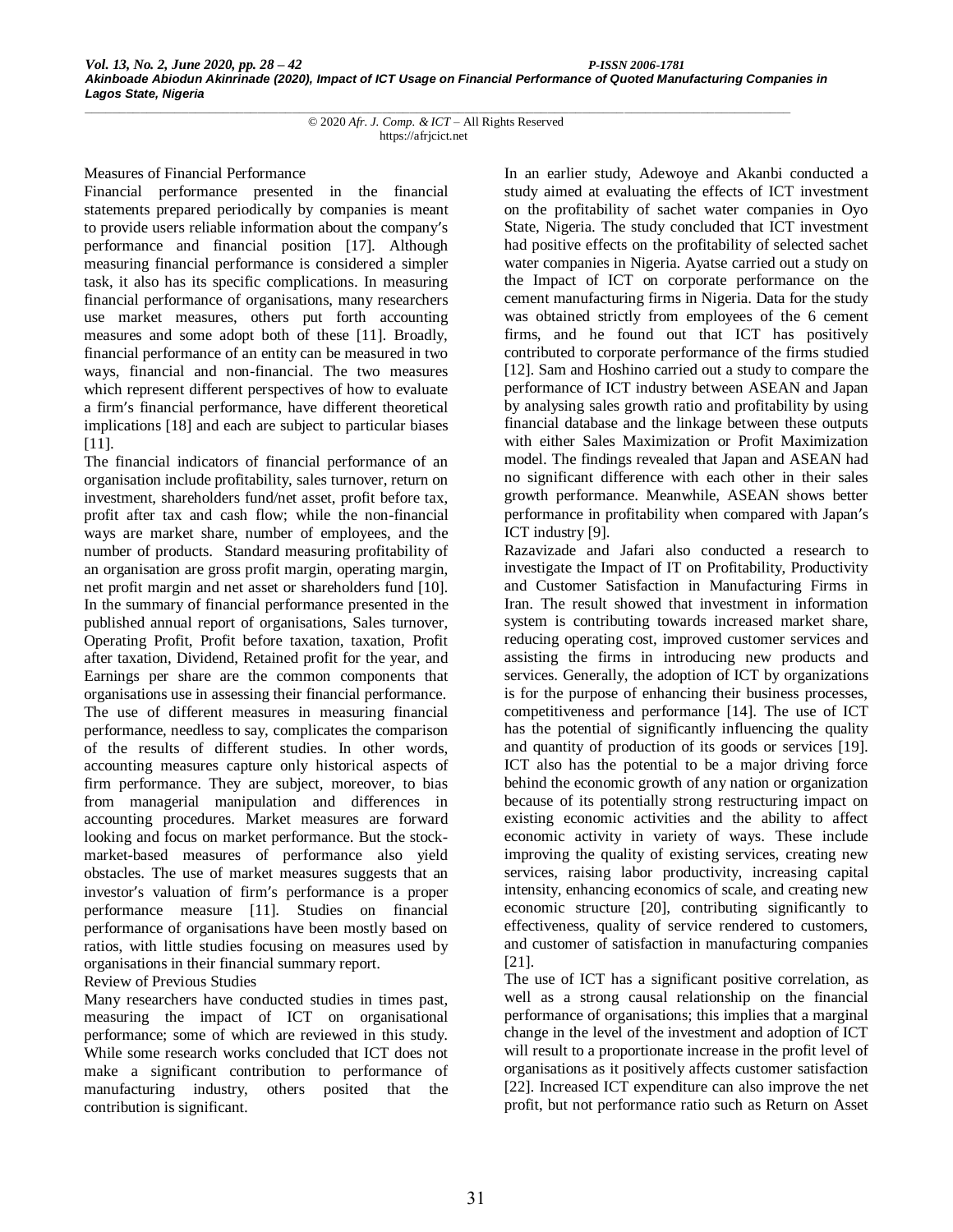(ROA), and Return on Equity (ROE), especially in firms with decreased vertical integration and higher diversification [9]. The use of ICT is also contributing towards increased market share and reducing operating cost of manufacturing firms in Iran [14]; adoption and use of ICT is also affecting Return on Equity (ROE) and Return on Capital Employed (ROCE) positively which further justifies positive impact of ICT investment on company profitability [13]. In addition to impacting financial performance, the use of ICT (hardware and software components) has also been found to positively impact the productivity of organizations [23].

## III. **RESEARCH METHODOLOGY**

This study adopted a survey research approach. The population of this study comprises all manufacturing companies quoted in the Nigeria Stock Exchange (NSE) in Lagos State, where majority of the quoted companies in Nigeria are situated. Total enumeration sampling technique was used to select all the 44 manufacturing companies in Lagos State listed in the NSE, however, of the 44 administered questionnaires, only 31 were returned, and were subsequently analyzed. It is imperative to note that majority of the quoted manufacturing companies in Nigeria are in Lagos State, Nigeria, the result presented in this study therefore is a reflection of what operates in Nigeria. The sectors and products of these companies are presented in Table 1a.

The 31 quoted manufacturing companies with complete data, both primary and secondary, whose data were available for analysis are presented in Table 1b.

To achieve the research objectives, both primary and secondary sources of data were employed. Primary data was collected questionnaire and interview. Heads of the ICT departments were interviewed, however, in an organisation with no ICT department; the head of the Accounts Department was interviewed. Secondary data was sourced from the published annual report of these companies. Data collected from the questionnaire was analysed, using a calculating device. Using this device, Pearson Correlation, Paired Sample T-Test and Linear Regression Analysis were used to test the hypotheses at 0.05 level of significance.

Data from interviews were analysed by transcribing and grouping similar responses. Ten (10) years financial data were used, 5 years for ICT pre-adoption years, and another 5 years to represent ICT post adoption period. Critical analysis was done on the accounting report to extract information on the sales turnover, profit before and after tax, net asset and earnings per share. Data collected from the questionnaire were analysed using descriptive statistics, Pearson Correlation, Paired Sample T-Test and Linear Regression Analysis; while data from interviews were analysed by transcribing and grouping similar responses.

## **IV. RESULT**

# Organisational Characteristics

In all, 44 quoted manufacturing companies were to be sampled; however complete data were available for 31 of these companies. Therefore, data analysed was for 31 companies that returned the questionnaire administered on them. Table 2 below presents the frequency distribution of the quoted manufacturing companies from which data was collected in this study through questionnaire.

Majority of the companies (71.0%) in this study have been in business for over 50 years, while 16.1% and 12.9% have been in business for 10-20 years and 30- 50 years respectively. Result also shows that majority of the companies (71.0%) have been listed from a period of 30 to 50 years, while the minority group covered in this study (3.2%) have been listed in the Nigerian Stock Exchange between one and five years. In addition, majority of the companies (35.5%) have between 201 and 300 employees, followed by 22.6% of the companies with employees ranging from 501 to 1,000; while 19.4% of the employees have between 100 and 200 employees.

Existence of a fully computerized information system During the interview conducted in this study, all the companies interviewed all agreed that they use ICT in all departments; however, it was discovered that the level of computerization of information system differs. All the organisations have functional IT department expect one. According to a respondent,

> *"Yes we have a fully computerized system. However, we upgrade our system as the need arises or a better technology is available".*

Another respondent asserted that:

*"We don't have IT department in our company, because the management does not value ICT. All our IT functions have been contracted to a company that comes in whenever we need them".*

## Year of ICT Adoption

All the manufacturing companies in Nigeria have been using ICT at various levels since incorporation. Some of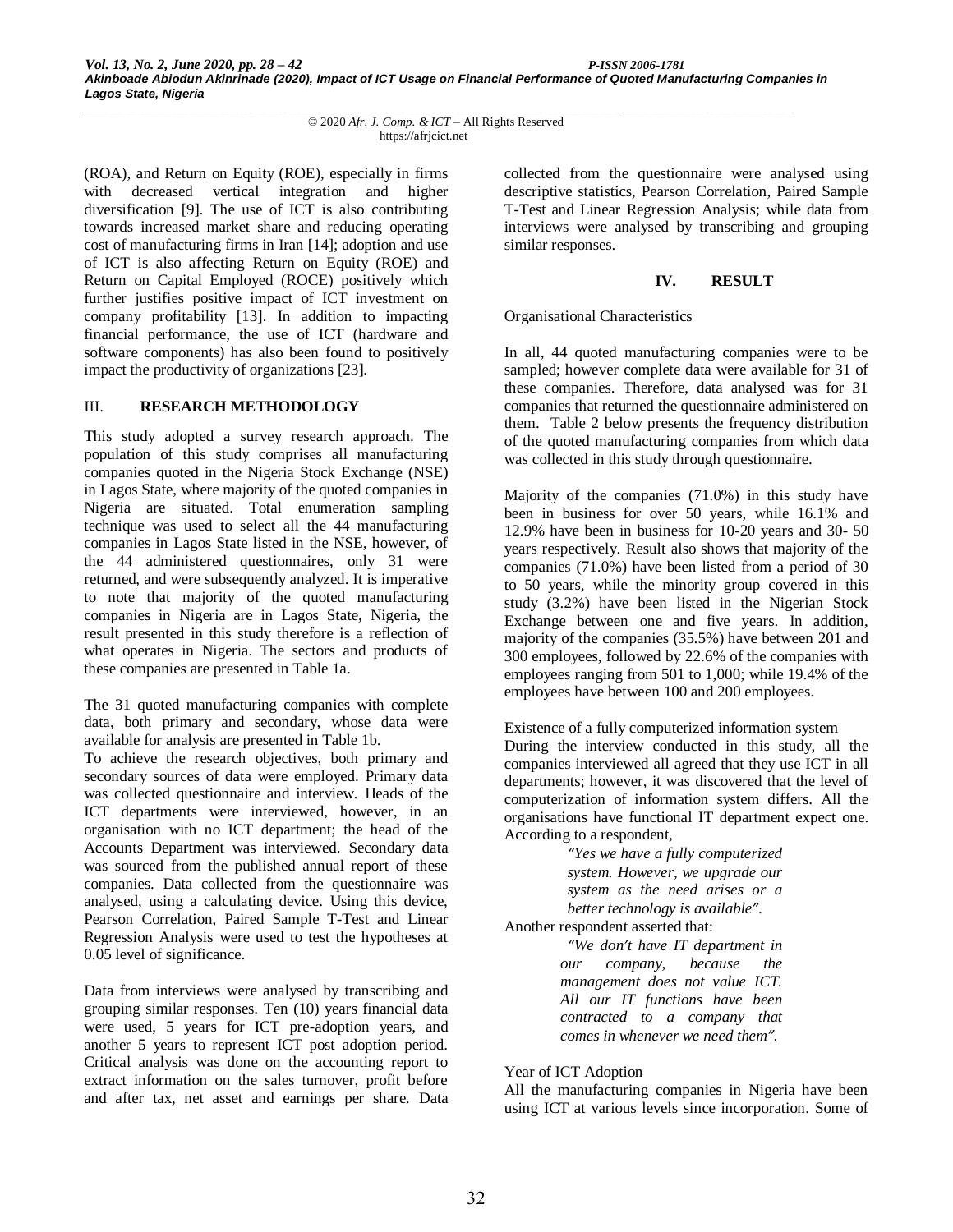the companies have been using ICT in production, accounting human resource and general administration as far back as 1976, especially the multinational corporations. However, the use of ICT did not cover customer service delivery in all the companies until when mobile telecommunication was introduced into Nigeria in 2001. One of the respondents said that:

> *"The use of ICT in production date back to 1976, all we do as an organisation is to update our program".*

Another respondent also stated that:

*"Since the establishment of this company over 10 years ago, we have been using ICT, just that we have been updating it to modern technology over the years".*

Major policies or organisational restructuring since the adoption of ICT

The major policy in all the manufacturing companies based on the responses obtained during the interview was the decision of the board of directors to increase share capital of the company at various times since ICT was adopted. The major restructuring in the companies was the acquisition and merger; also, some organisations increased their investment in subsidiary companies.

## Types of ICT Used

The types of ICT used by manufacturing companies as mentioned by the respondents in the course of the interview conducted are Computer System, Server, Website, Internet, Oracle Database, High Performance Liquid Chromatography (HPLC), Accounting Software, Human Resource Software, SAGE and Enterprise Resource Planning (ERP). The head of the IT department of a company stated that:

*"There are different types of ICT in use in our company. We have computer system, scanner, server, internet, HPLC, and Oracle Database".*

Influence of ICT usage on Financial Performance

Table 3 presents the result of responses on the influence of ICT use on the financial performance of the manufacturing companies examined in this study.

Responses obtained on the influence of ICT use on financial performance indicated that the use of ICT promotes openness, transparency, and accountability in the organisations (96.8%) and has also reduced the time spent in preparing financial statements (96.8%); the use of ICT has also led to an increase in sales turnover (96.8%), reduced production cost (84%), reduced administration cost (87.2%), reduced marketing cost (96.8%) and reduced distribution cost (90.4%). More responses on influence of ICT use on financial performance revealed that the use of ICT can be linked to increased market share (61.6%) and has also increased net asset (61.6%); respondents in this study were also of the view that the use of ICT has brought about increase in profit (90.4%). This was further buttressed by one of the respondents who said that:

> *"ICT is used in determining the pay of an employee automatically as the system has been used over time to capture the necessary data required for computation. Also, the use of ICT has made computation easy and financial statement is prepared faster than in a manual system".*

## Benefit of ICT to Organisation

All the respondents during the interview agreed that ICT use has been beneficial to their companies. Some of the benefits they feel they enjoy are – reduction in number of workers which results in reduction in cost to the organisation. They are also of the opinion that the use of ICT has increased the productivity and sales of their organisations. According to one of the respondents:

> *"ICT has really been beneficial to us in this organisation, because with the use of tracker, we can monitor our trucks all over the country, and this has helped us reduce the cases of accidents and diversion of our company's product."*

Another respondent also said that with the use of ICT: "…reports can be generated with just one click".

Test of Hypotheses

Hypothesis One

- H0: There is no significant relationship between Investments in ICT and Financial Performance of Manufacturing Companies in Nigeria
- $H<sub>1</sub>$ : There is significant relationship between Investments in ICT and Financial Performance of Manufacturing Companies in Nigeria

Table 4 presents the result of the correlation of Investment in ICT and Financial Performance of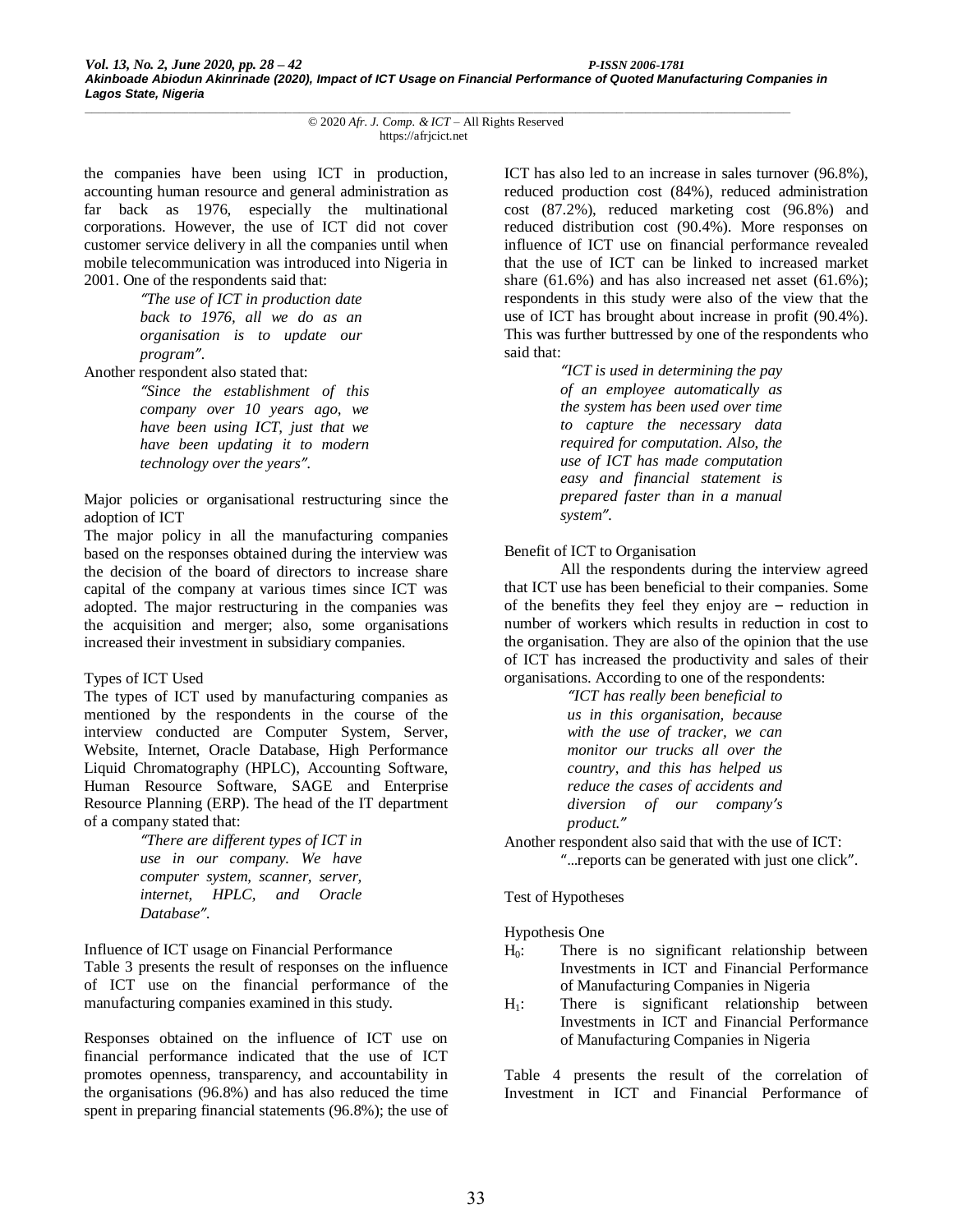Manufacturing Companies in Lagos State. The variables used in measuring financial performance are Sales Turnover, Profit before Tax, Profit after Tax, Net Asset and Earnings per share.

The result presented in table 4 shows the relationship between investment in ICT and financial performance, and it reveals that of the five variables used in measuring financial performance, Profit before Tax (0.485) has the highest relationship with investment in ICT, followed by profit after tax (0.439), shareholders fund/net asset (0.434), sales (0.423) and earnings per share (0.018).The result further shows that investment in ICT has significant relationship with profit before tax, profit after tax and shareholders fund; while the relationship is insignificant with sales and earnings per share.

## Hypothesis Two

- H<sub>0</sub>: There is no significant difference in the pre and post ICT investment financial performance of manufacturing companies in Nigeria
- $H<sub>1</sub>$ : There is significant difference in the pre and post ICT investment financial performance of manufacturing companies in Nigeria

In testing this hypothesis, Paired Sample T-Test was used to determine the existence of any significant difference in the use of ICT and financial performance of manufacturing companies or not. This result of this analysis is presented in Table 4. Sales turnover, profit before tax, profit after tax, net asset and earnings per share were used as indicators of financial performance of the manufacturing companies. Sales, profit before tax (PBT), profit after tax (PAT), shareholders fund (SHF) and earnings per share (EPS) before represents the average figure for 1998-2002, while Sales, PBT, PAT, SHF and EPS after represents the average figure for 2003- 2007.

The result presented in Table 5 signifies that there is statistic evidence to suggest that the use of ICT has brought about a significant difference in the sales turnover, profit before tax, profit after tax and net asset/shareholders fund. However, the use of ICT has not brought about any significant difference in the earnings per share of the manufacturing companies.

Hypothesis Three

H0: There is no significant relationship between the influence of ICT use on financial performance and organisational productivity of manufacturing companies in Nigeria

<sup>1</sup>: There is no significant relationship between the influence of ICT use on financial performance and organisational productivity of manufacturing companies in Nigeria

Using secondary data, the study also examined the relationship between the financial performance and productivity of manufacturing companies, the result is presented in Table 5. Financial performance is measured in terms of Sales Turnover, Profit before Tax (PBT), Profit after Tax (PAT), Shareholders Fund (SHF) and Earnings per share (EPS).

Result as presented in Table 6 reveals the existence of negative and insignificant relationships between organisational productivity and sales, PBT, PAT, shareholders fund, as well as EPS.

# **V. DISCUSSION OF FINDINGS**

## ICT Use and Financial Performance

Outcome of data collected via questionnaire and interview which was based on the perception of employees indicated that the use of ICT has influenced the financial performance of manufacturing companies in Lagos State, Nigeria. The existence of positive relationship between investment in ICT and financial performance, represented by Sales Turnover, PBT, PAT, SHF and EPS, as found in this study supported some findings from earlier studies; however, the relationship is only significant for PBT, PAT and SHF. This is quite similar to the finding in some previous studies where it was reported that investment in ICT has been impactful on financial performance of organizations. It can therefore be seen that investment in ICT and its use positively affects the financial performance of manufacturing companies [24, 25]. The level of investment and use of ICT will determine the financial performance of these companies.

Furthermore, finding reveals that the use of ICT has brought about a significant difference in the financial performance of manufacturing companies. A comparison of pre and post ICT investment and use on the financial performance of manufacturing companies in Lagos State Nigeria revealed that the use of ICT has brought about a significant difference in the Sales, PBT, PAT and SHF. It was however found out that, the use of ICT has no significant relationship with EPS of manufacturing companies, which is a key variable relied upon by investors in determining the financial soundness of the firm [26]. This can be caused by increase in the number of shares of these companies, because EPS increases when profit increases or when there is reduction in number of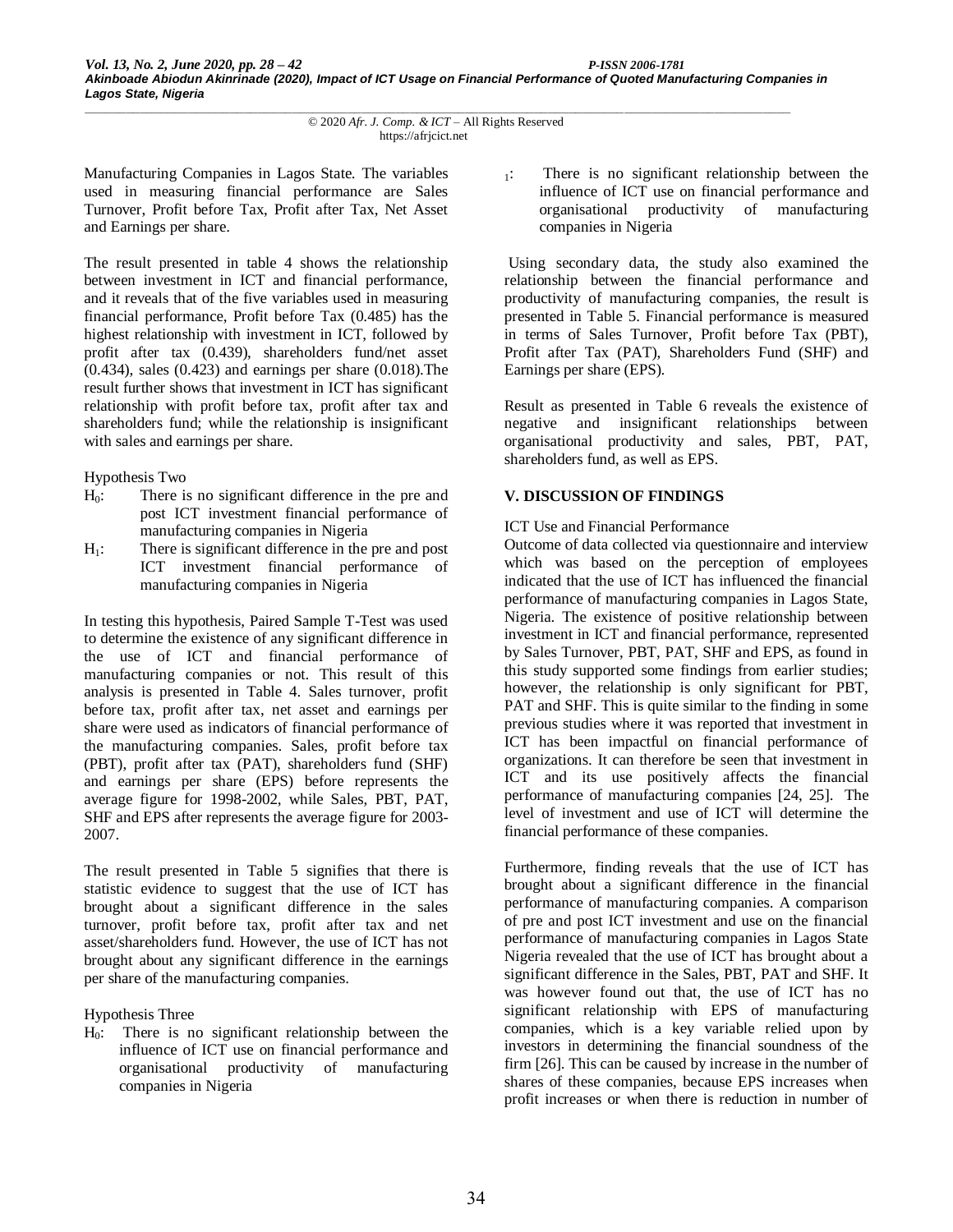shares. However, when there is increase in the profit and increase in number of shares, the EPS will most likely reduce.

The use of ICT brings about increase in sales turnover; which has a multiplier effect on capital base and asset value of the organisation [27]. However, to achieve the expected impact from investment in ICT, organizations need a strong commitment from stakeholder groups [28]; when firm financial performance is measured by returns on assets (ROA), returns on investments (ROI) and returns on sales (ROS), the results show that "stakeholder orientation" impact positively in the relation between ICT and financial performance.

# Organisational Productivity and Financial Performance

Analysis of secondary data to determine organizational productivity was computed using Solow's growth accounting technique. Growth accounting is a technique used in measuring the contribution of the different factors of production to total productivity of an organization through the decomposition of total productivity according to the various factors of production. These factors of production as examined in this study are labor, fixed assets and investment in ICT [29]. The examination of the relationship of the relationship between organizational productivity and financial performance (measured by Sales, PBT, PAT, SHF and EPS) reveals that there is negative and insignificant relationship between productivity and financial performance of manufacturing companies.

This implies that productivity of the quoted manufacturing companies has no relationship with financial performance. This finding is supported by the finding of a previous study that measured the total factor productivity by Fisher index of productivity, and financial performance by three profitability ratios: return on equity, return on assets and return on sales [30]. The study found that productivity and financial performance do not necessarily move in the same direction, even though ICT usage has significant impact on organizational productivity [23]. Organizations can be productive and yet have poor financial performance.

# **V. CONCLUSION**

The influence of ICT use on financial performance of firms has been discussed extensively in literature. In addition to existing knowledge, the outcome of this study has provided empirical evidence on the existence of significant relationship between investment in ICT and PBT, PAT and SHF/Net Asset. Also, it was discovered that the use of ICT has brought about significant difference in the pre and post Sales Turnover, PBT, PAT and Net Asset. The use of ICT not being felt on EPS could be caused by the increase in the number of shares of the manufacturing companies.

The use of ICT by manufacturing companies has also affected productivity. Productivity computed using growth accounting method revealed that the use of ICT has positively and significantly contributed to productivity of manufacturing companies. Although the use of ICT has significantly affected financial performance and productivity, however, evidence from productivity computed using total factor productivity shows that there is negative and insignificant relationship between organizational productivity and financial performance of manufacturing companies. The outcome of this study has indicated that manufacturing companies can use ICT to influence productivity of the organizations, which invariably translate to improved financial performance.

# Research Implications

Based on the outcome of this study, it is recommended that manufacturing companies should improve on their use of ICT particularly in dealing with customers; this will help to improve their financial performance, particularly sales, as ICT use currently has no significant relationship with sales of manufacturing organizations.

# Future Work

It is recommended that future studies can be conducted using other financial variables and more financial data to determine the effect of ICT use on pre ICT adoption and post ICT adoption of quoted manufacturing companies in Nigeria.

## Acknowledgement

The support of Prof. W. Olatokun, the Director of African Regional Centre for Information Science, University of Ibadan, Nigeria is well appreciated in the successful conduct and completion of this research.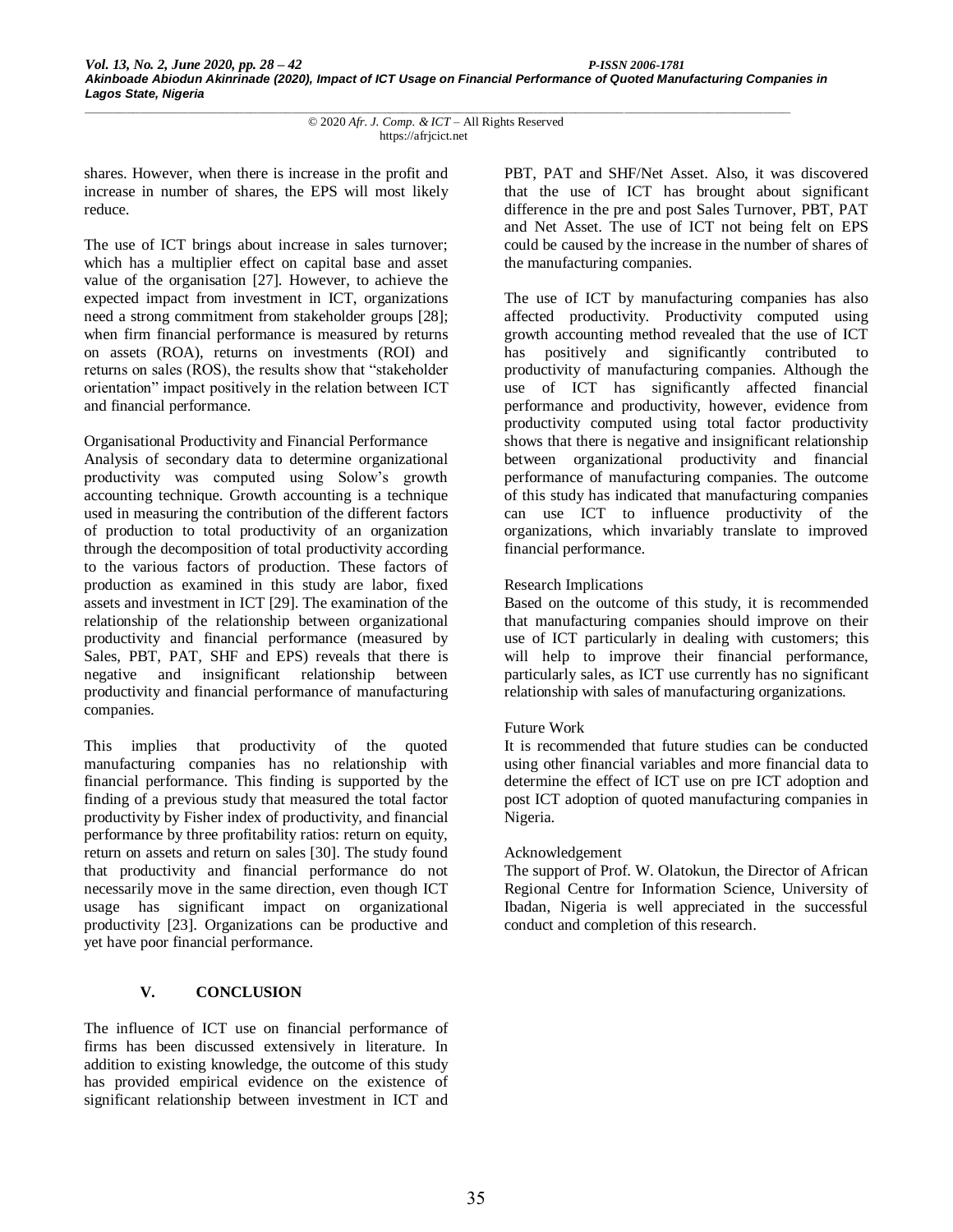#### **REFERENCES**

- 1. M. Rawas, "An Empirical Examination of the Impact of ICT on the Functioning of the Lebanese Ministry of Finance," PhD Dissertation, Business and Law Department, DeMontfort University, Leicester, 2012.
- 2. W.M. Olatokun, "Adoption and Use of ICTs in Nigeria's manufacturing industry: A preliminary survey," *Information Technology*, vol. 4, no. 1, pp. 14- 33, 2007.
- 3. Gargallo-Castel, and C. Galve-Górriz, "The Impact of ICT on Productivity: The Moderating Role of Worker Quality and Quality Strategy," in Management of Technological Innovation in Developing and Developed Countries, S. Honguyi, (Eds), 2012, vol. 12, pp. 279-286.
- 4. W.M. Olatokun, "Gender and National ICT Policy in Africa: Issues, Strategies, and Policy Options. Information Development", vol. 24, no. 1, pp. 53-65, 2008.
- 5. K. Okundaye, S. Fan, and R. Dwyer, "Impact of information and communication technology in Nigerian small-to medium-sized enterprises", *Journal of Economics, Finance and Administrative Science,* vol. 24, no. 7, pp. 29-46, 2019.
- 6. O.O. Olamade, T.O. Oyebisi, and S.O. Olabode, "Strategic ICT-Use Intensity of Manufacturing Companies in Nigeria," *Journal of Asian Business Strategy*, vol. 4, no. 1, pp. 1-17, 2014.
- 7. C. Qiang, G. Clarke, and N. Halewood, "Information and Communications for Development," Geneva: Global Trends and Policies, World Bank, 2006.
- 8. M.M. Kirmani, F.A. Wani and S.M. Saif, "Impact of ICT on Effective Financial Management," *International Journal of Computer Application,* vol. 116. no. 15, pp. 2015.
- 9. M. Sam, and Y. Hoshino, "Sales growth, profitability and performance: empirical study of Japanese ICT industries with three ASEAN countries," *Interdisciplinary Journal of Contemporary Research in Business*, vol. 4, no. 11, pp. 138-156, 2013.
- 10. Cranfield School of Management "Measurement of your financial performance," [Online], 2015. Available: www.nibusinessinfo.co.uk/contentmeasurement-of-your-financial-performance [Accessed April 19, 2017].
- 11. J.B McGuire, A. Sundgren, and T. Schneeweis, "Corporate Social Responsibility and Firm Performance," *The Academy of Management Journal*, vol. 31, no.4, pp. 854-872, 1988.
- 12. F.A. Ayatse, "Impact of information communication technology (ICT) on corporate performance: A case study of cement manufacturing firms in Nigeria," Global Advanced Research Journal of Management and Business Studies, vol. 1, no. 8, pp. 259-263, 2012.
- 13. R. Jalagat and N.A.S. Al-Habsi, "Evaluating the impact of IT on organizational performance," *European Academic Research,* vol. 5, no. 9, pp. 5111- 5164, 2017.
- 14. J.O. Adewoye, & T. A. Akanbi, "Role of Information and Communication Technology Investment on the Profitability of Small Medium Scale Industries: A Case of Sachet Water Companies in Oyo State, Nigeria," Journal of Emerging Trends in Economics and Management Sciences, vol. 3, no. 1, pp. 64-71, 2012.
- 15. N. Razavizade, and S.N. Jafari, "The Investigation of the Impact of Information Technology on Profitability, Productivity and Customer Satisfaction in Manufacturing Firms," J*ournal of Applied Science and Agriculture*, vol. 9 no. 6, pp. 2530-2534, 2014.
- 16. National Bureau of Statistics, "Nigerian Manufacturing Sector: Summary Report: 2010-2012," Nigeria: National Bureau of Statistics, 2014.
- 17. S.O. Akinmulegun, and F.O. Oluwole, "An assessment of the Nigerian manufacturing sector in the era of globalization," *American Journal of Social and Management Sciences*, vol. 5, no. 1, pp. 27-32, 2014.
- 18. I. Okwuosa, "Advanced Financial Accounting Manual", Nigeria, Lagos: Arnold Consulting Limited, 2005.
- 19. A.J. Hillman, and G.D. Keim, "Shareholder Value, Stakeholder Management and Social Issue: What is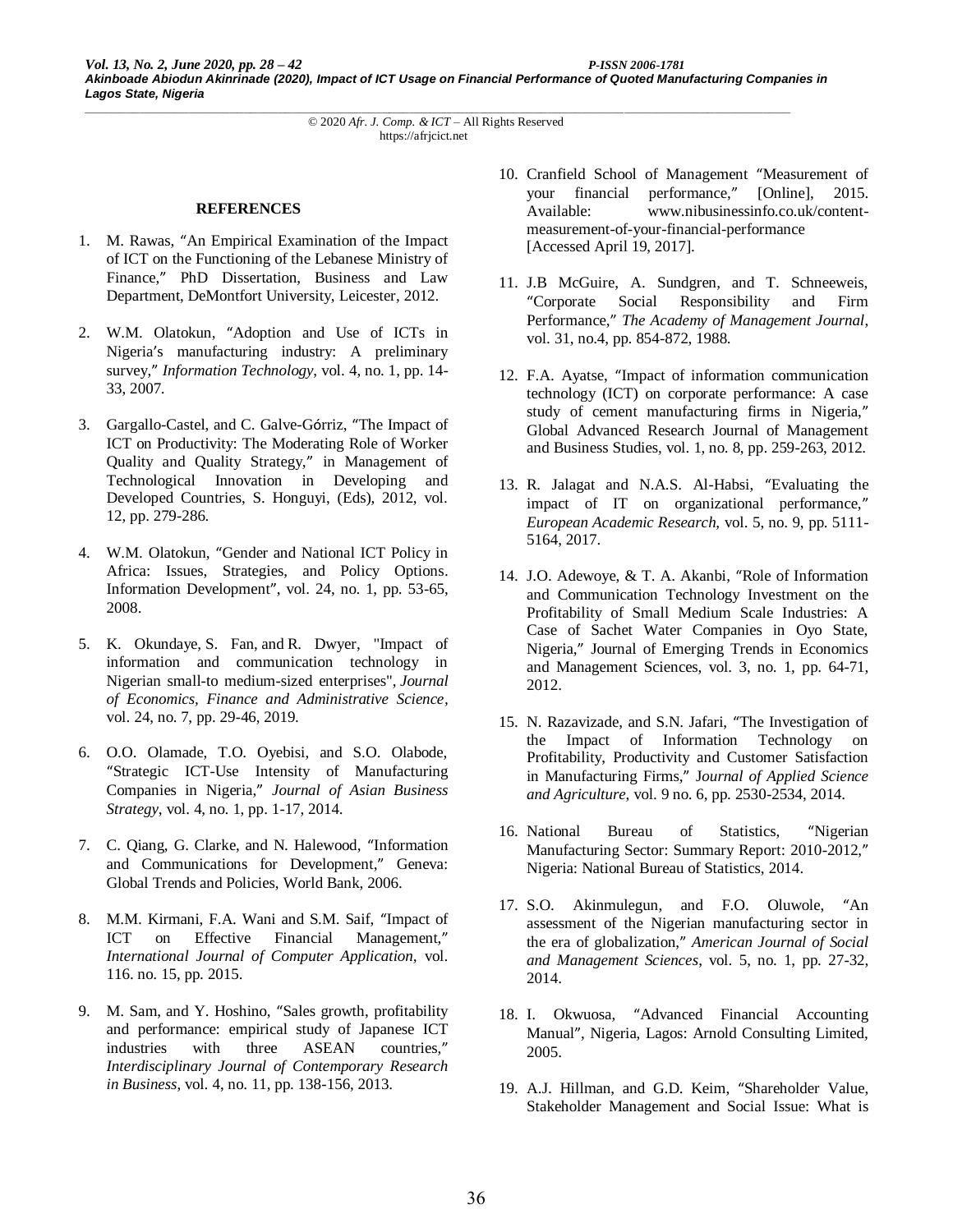the bottom line?" *Strategic Management Journal*, vol. 22 no, 2, pp. 125-139, 2001.

- 20. Y. A. Dauda and W.A. Akingbade, "Technological Change and Employee Performance in Selected Manufacturing Industry in Lagos State of Nigeria," *Australian Journal of Business and Management Research*, vol. 1, no. 5, 32-43, 2011.
- 21. W.M. Olatokun, and I. Ajiferuke, "Sectoral Analysis of ICT use in Nigeria," in: Khosrow-Pour, M.ed, Encyclopaedia of Information Technology, vol. 1-8, pp. 3364-3368). Hersey, PA: IGI-Global, 2009.
- 22. T.A. Akanbi. "Effect of ICT adoption on non-financial performance of quoted manufacturing industries in Nigeria," *International Journal of Accounting and Financial Reporting*, vol. 7, no. 2, pp. 336-345, 2017.
- 23. K. Kyeremeh, K.B. Prempeh, and A.F. Matilda, "Effect of ICT on the Performance of Financial Institutions (A Case Study of Barclays Bank, Sunyani Branch," MPRA Paper No. 95994, Sept2019.
- 24. M.S. Abdullahi, U.R. Shehu, B.M. Usman, "Impact of ICT on Organizational Productivity in the Nigeria Banking Industry: Empirical Evidence," *Noble International Journal of Business and Management Research,* vol.3, no. 1, pp. 01-09, 2019.
- 25. P. Weil, "The Relationship between Investment in Information Technology and Firm Performance: A Study of the Valve Manufacturing Sector," *Information Systems Research*, vol. 3, no, 4, pp. 307- 333, 1992.
- 26. A.O. Ajayi, "Influence and use of ICTs on Financial Performance of Insurance Firms in Lagos, Nigeria," Master's Thesis, Africa Regional Centre for Information Science, University of Ibadan, Nigeria, 2011.
- 27. M.P. Rajakumar, and V. Shanti, "Forecasting earnings per share for companies in IT sector using Markov process model," *Journal of Theoretical and Applied Information Technology*, vol. 59, no. 2, pp. 332-341, 2014.
- 28. M.C. Olise, T.U. Anigbogu, T.D. Edoko, and M.I. Okoli, "Determinants of ICT Adoption for Improved SME's Performance in Anambra State, Nigeria,"

*American International Journal of Contemporary Research*, vol. 4, no. 7, pp. 163–176, 2014.

- 29. A. Guerreiro, "Impact of IS/IT Investments on Firm Performance: Does Stakeholder Orientation Matter?" *The Electronic Journal Information Systems Evaluation*, vol. 19, no. 2, pp. 99-111, 2016.
- 30. F. Biagi, "ICT and Productivity: A Review of the Literature," Working Paper 2013/09, Institute for Prospective Technological Studies Digital Economy. Luxembourg: Publications Office of the European Union, 2013.
- 31. O. Machek, "The Relationship between Financial Performance and Total Factor Productivity: Evidence from the Czech Agricultural Sector," *International Journal of Social Sciences and Humanity Studies*, vol. 6, no.2, pp. 57-67, 2014.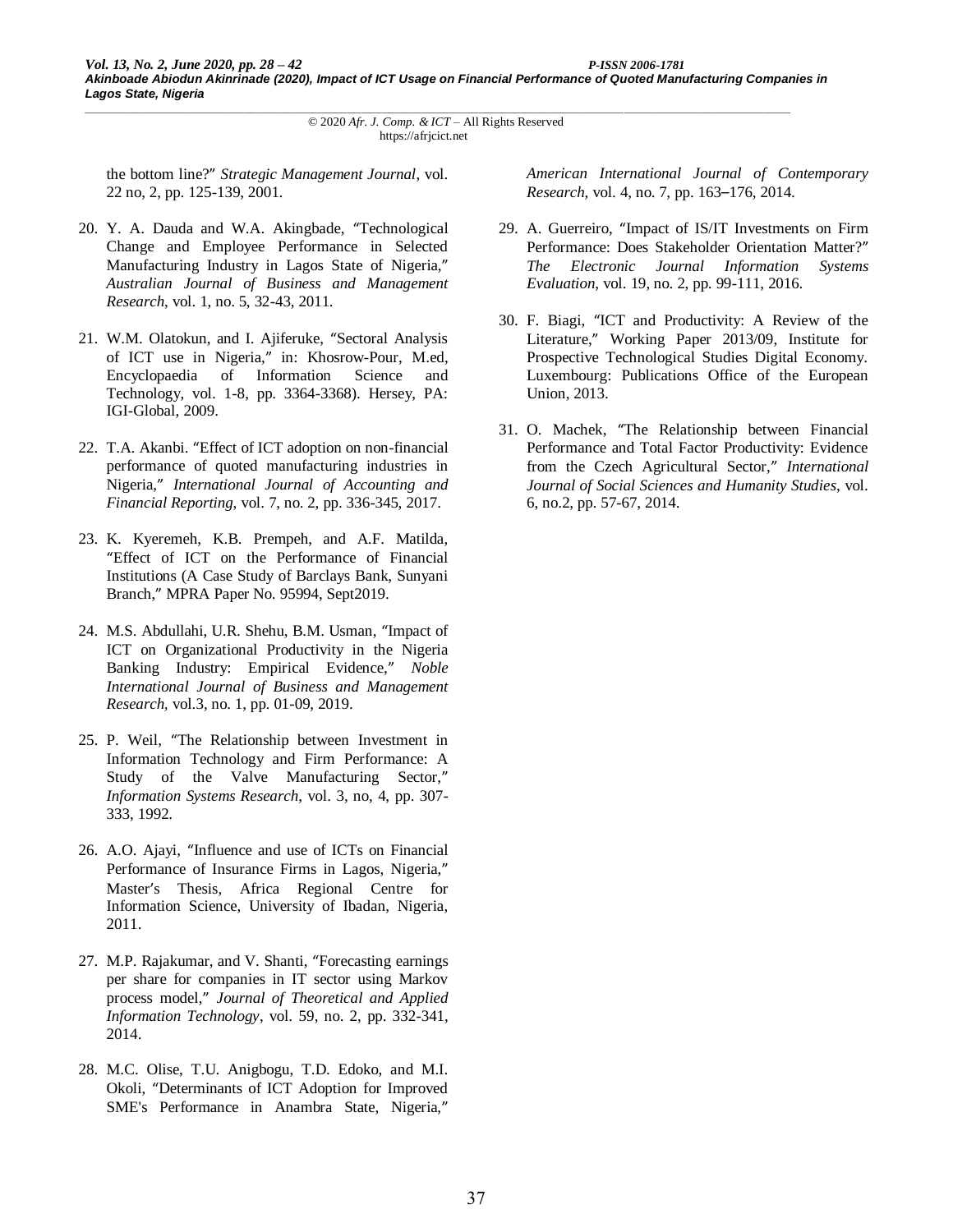# **Table 1a: List of Quoted Companies with Head Office in Lagos State, Nigeria**

|   | <b>Sector</b>            | Number of<br><b>Companies</b> | <b>Products</b>                                                                                                                                                                                                                                                                                                                                         |  |
|---|--------------------------|-------------------------------|---------------------------------------------------------------------------------------------------------------------------------------------------------------------------------------------------------------------------------------------------------------------------------------------------------------------------------------------------------|--|
|   | Agriculture              |                               | Animal feeds                                                                                                                                                                                                                                                                                                                                            |  |
| 2 | Conglomerates            | 5                             | Consumer food pastry and bakery; printer ink; industrial<br>chemicals; food and beverage; animal feeds and other edibles                                                                                                                                                                                                                                |  |
| 3 | Consumer Goods           | 20                            | Food and beverage; confectionaries; flour; sugar; salt;<br>alcoholic and non-alcoholic drinks; beauty and personal care, skin<br>care, baby and bath products, fragrances, cleaning agents, oral,<br>skin, and health care; enamelware products; mattress; tyre and<br>rubber; tooth brush, air freshener, sparkle furniture polish, and<br>insecticide |  |
| 4 | Pharmaceutical           | 6                             | <b>Pharmaceutical Products</b>                                                                                                                                                                                                                                                                                                                          |  |
| 5 | Industrial Goods         | 9                             | Cement; aluminium; ropes; paints and coatings; steel drum and<br>plastic container                                                                                                                                                                                                                                                                      |  |
| 6 | <b>Natural Resources</b> | 3                             | Aluminium; school and office furniture, and large scale printer;<br>and gas cylinders, turnkey industrial plants                                                                                                                                                                                                                                        |  |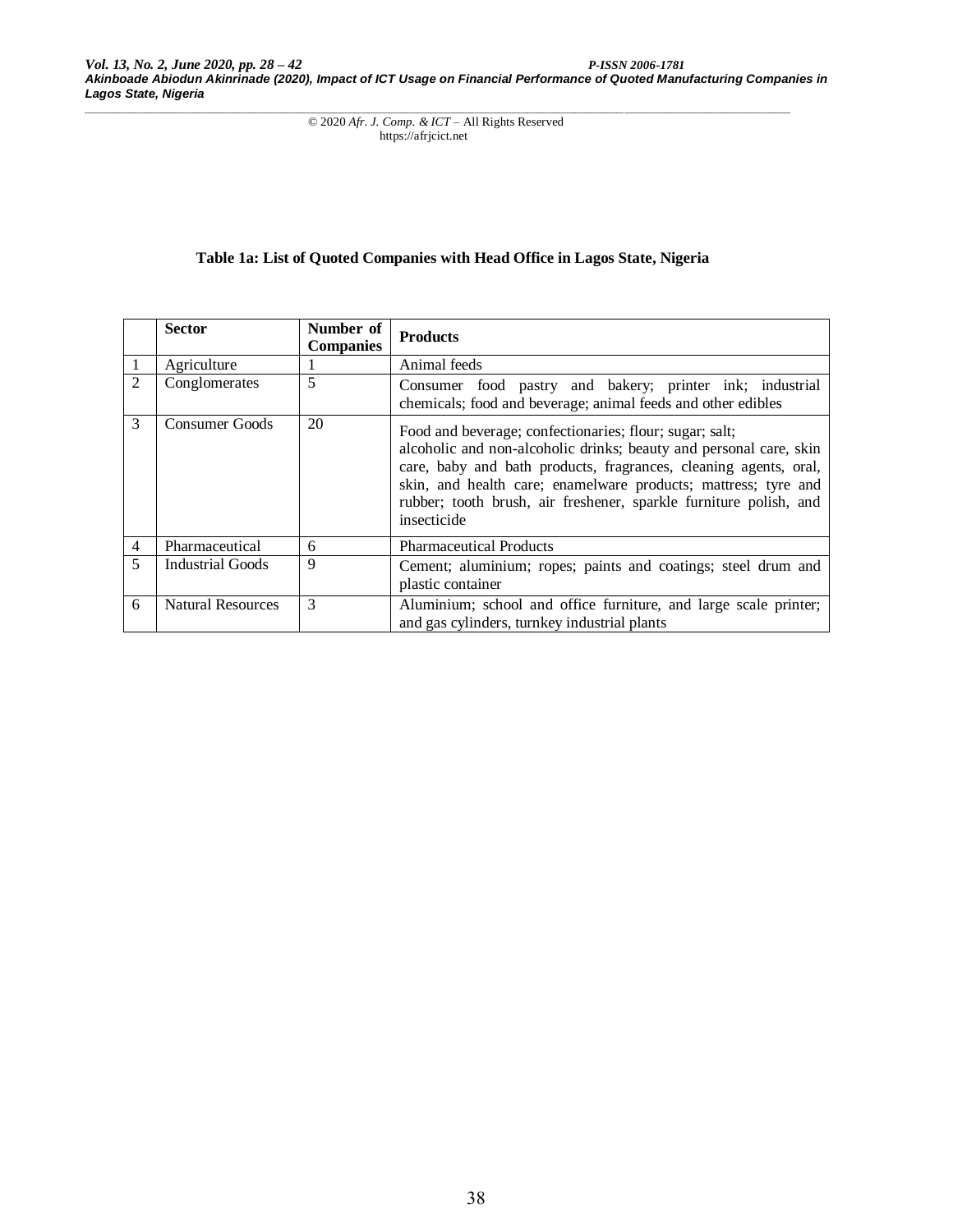# **Table 1b: List of Quoted Companies and their Average Turnover**

| S/N               | Company                                | <b>Average Turnover N'000</b> |
|-------------------|----------------------------------------|-------------------------------|
| 1.                | 7up Bottling Company Plc.              | 19,177,400                    |
| 2.                | Nigerian Breweries Plc.                | 82,954,094                    |
| $\overline{3}$ .  | Guinness Nigeria Plc.                  | 49,619,355                    |
| $\overline{4}$ .  | PZ Cussons Nigeria Plc.                | 39,520,569                    |
| $\overline{5}$ .  | Cadbury                                | 22, 267, 033                  |
| 6.                | Nestle Nigeria Plc.                    | 33,975,845                    |
| $\overline{7}$ .  | <b>UACN Plc.</b>                       | 27,727,367                    |
| 8.                | Unilever                               | 29,041,425                    |
| $\overline{9}$ .  | U.T.C. Nigeria Plc.                    | 1,362,979                     |
| $\overline{10}$ . | A.G. LEVENTIS                          | 8,070,700                     |
| $\overline{11}$ . | <b>CHELLARAMS</b>                      | 5,834,556                     |
| $\overline{12}$ . | <b>IPWA</b>                            | 812,673                       |
| $\overline{13}$ . | <b>Berger Paints</b>                   | 2,045,453                     |
| 14.               | DN Meyer                               | 1,543,332                     |
| $\overline{15}$ . | CAP Plc.                               | 6,575,258                     |
| 16.               | Portland Paints & Products Nigeria Plc | 1,879,250                     |
| 17.               | <b>FAN</b>                             | 7,349,525                     |
| 18.               | Flour Mills Nigeria Plc.               | 70,971,846                    |
| 19.               | <b>GSK</b> Pharmaceuticals             | 8,343,203                     |
| 20.               | May & Baker                            | 3,358,285                     |
| 21.               | <b>NEIMETH</b>                         | 1,186,433                     |
| 22.               | FIDSON Healthcare Plc.                 | 14, 200, 909                  |
| $\overline{23}$ . | <b>VITAFOAM</b>                        | 4,254,794                     |
| $\overline{24}$ . | <b>VONO Products</b>                   | 598,058                       |
| $\overline{25}$ . | <b>NASCON</b>                          | 1,257,998                     |
| 26.               | ROKANA Industries Plc.                 |                               |
| 27.               | Honeywell Flour Mills Plc              | 34,575,450                    |
| 28.               | Dangote Flour                          | 39,775,000                    |
| 29.               | Livestock Feeds Plc.                   | 6,434,018                     |
| 30.               | Aluminium Manufacturing Company Plc    | 6,878,470                     |
| 31.               | Nigerian Enamelware Plc.               | 2,479,325                     |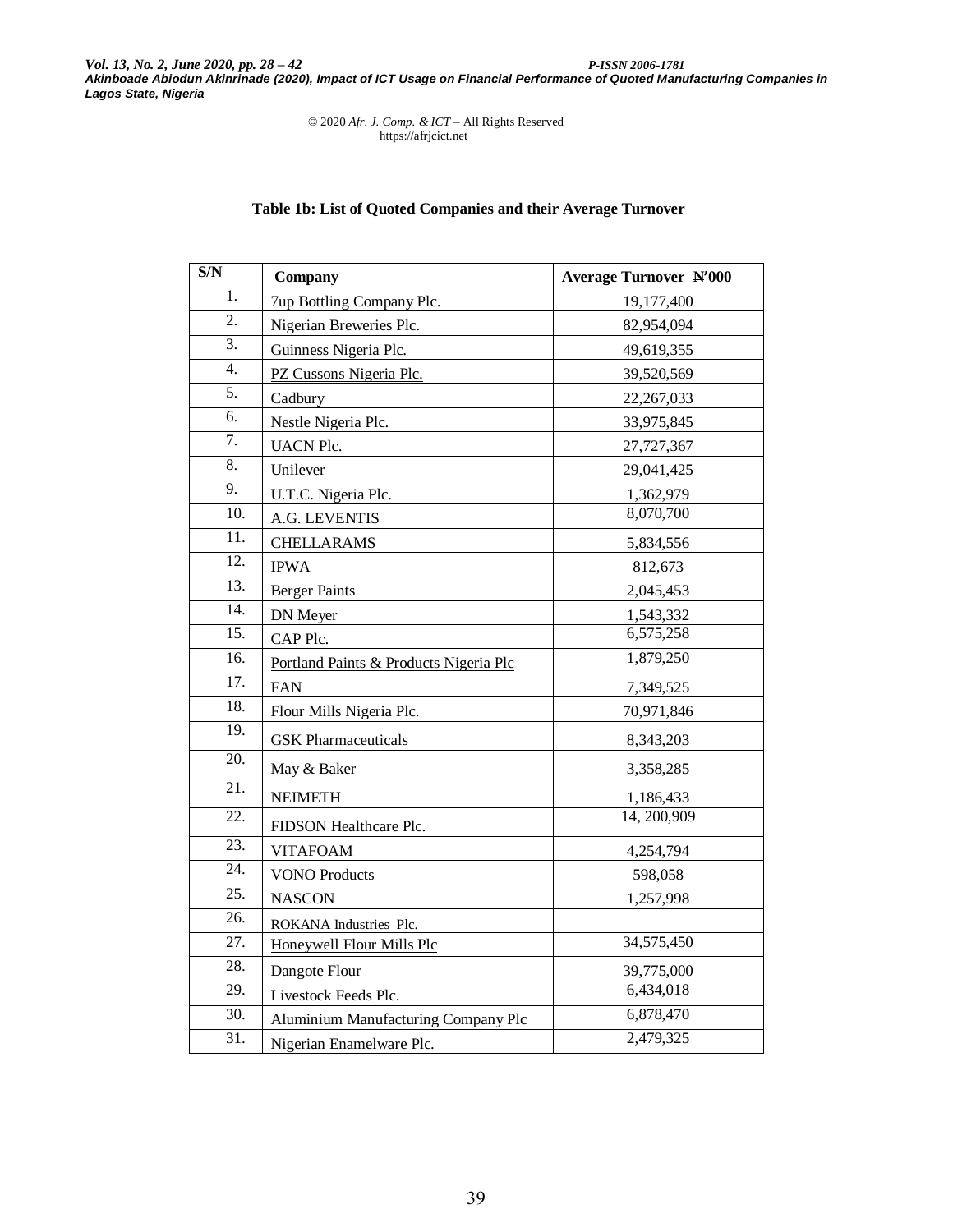*Vol. 13, No. 2, June 2020, pp. 28 – 42 P-ISSN 2006-1781 Akinboade Abiodun Akinrinade (2020), Impact of ICT Usage on Financial Performance of Quoted Manufacturing Companies in Lagos State, Nigeria*

*\_\_\_\_\_\_\_\_\_\_\_\_\_\_\_\_\_\_\_\_\_\_\_\_\_\_\_\_\_\_\_\_\_\_\_\_\_\_\_\_\_\_\_\_\_\_\_\_\_\_\_\_\_\_\_\_\_\_\_\_\_\_\_\_\_\_\_\_\_\_\_\_\_\_\_\_\_\_\_\_\_\_\_\_\_\_\_\_\_\_\_\_\_\_\_\_\_\_\_\_\_\_* © 2020 *Afr. J. Comp. & ICT* – All Rights Reserved https://afrjcict.net

# **Table 2: Frequency Distribution of Organisational Characteristics**

| <b>Variable</b>        | Range           | <b>Frequency</b> | Percentage $(\% )$ |
|------------------------|-----------------|------------------|--------------------|
| Age of business since  | $10 - 20$ years | 5                | 16.1               |
| incorporation          | $30 - 50$ years | 4                | 12.9               |
|                        | Above 50 years  | 22               | 71.0               |
|                        | <b>Total</b>    | 31               | 100                |
| Year of listing on the | $1 - 5$ years   | 1                | 3.2                |
| Stock<br>Nigerian      | $6 - 10$ years  | 3                | 9.7                |
| Exchange               | $11 - 20$ years | 3                | 9.7                |
|                        | $30-50$ years   | 22               | 71.0               |
|                        | Above 50 years  | 2                | 6.4                |
|                        | <b>Total</b>    | 31               | <b>100</b>         |
| Number of Employees    | $100 - 200$     | 6                | 19.4               |
| in Lagos State         | $201 - 300$     | 11               | 35.5               |
|                        | $301 - 500$     | 5                | 16.1               |
|                        | $501 - 1000$    | 7                | 22.6               |
|                        | 1001 & above    | 2                | 6.4                |
|                        | <b>Total</b>    | 31               | <b>100</b>         |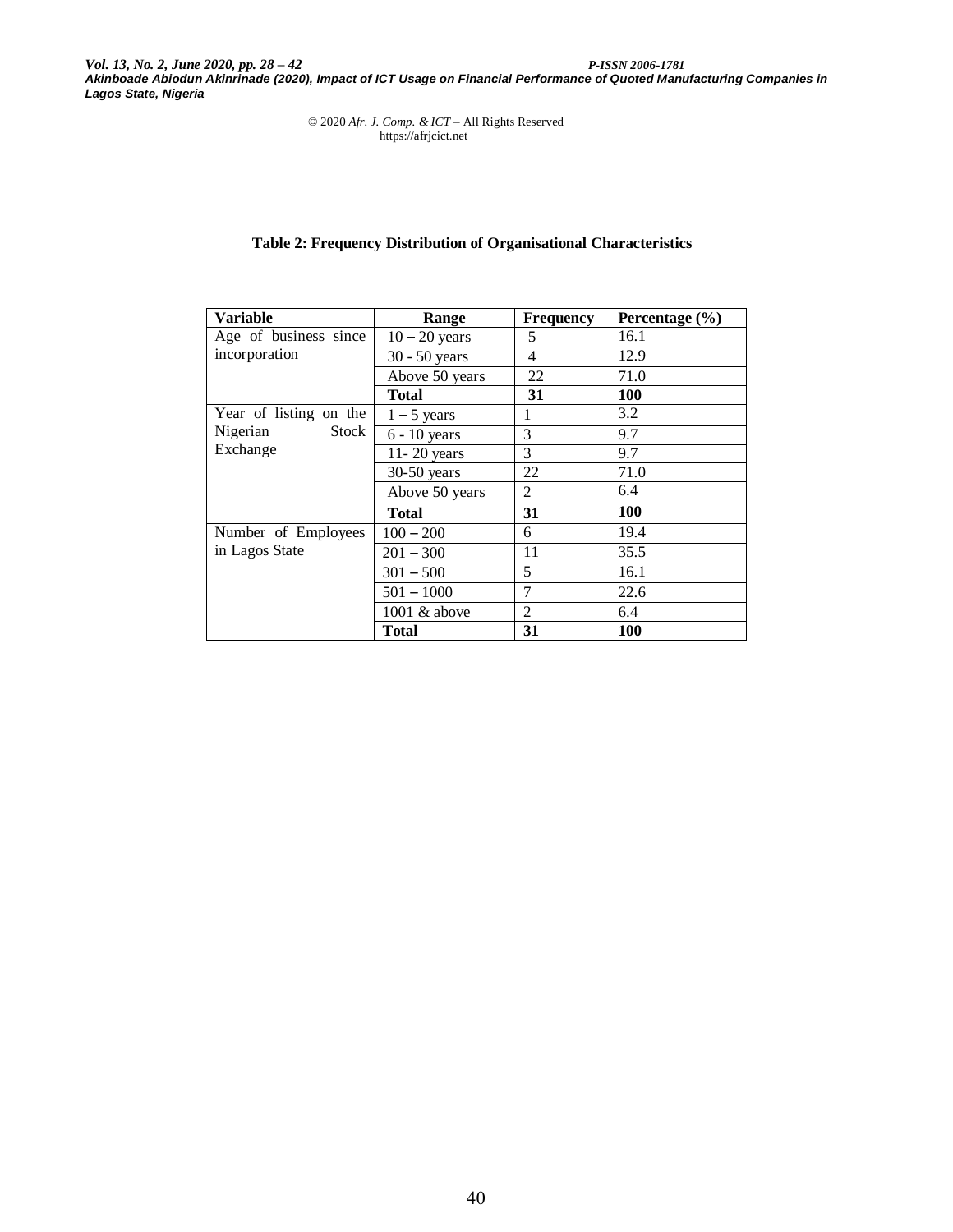#### **Variable Agreed Undecided Disagreed Total**<br> **ICT** promotes openness, transparency and promotes openness, transparency and  $a$ countability  $30(96.8\%)$  | 1(3.2%) Nil 31(100%) ICT use has reduced the time spent in preparing financial statements 30(96.8%) 1(3.2%) Nil 31(100%) The use of ICT has increased sales turnover  $30(96.8\%)$   $1(3.2\%)$  Nil 31(100%) The use of ICT has brought about reduction in production cost  $26(84.0\%)$   $3(9.6\%)$   $2(6.4\%)$ 31(100%) The use of ICT has brought about reduction in administration cost 27(87.2%) 2(6.4%) 2(6.4%) 31(100%) The use of ICT has reduced marketing cost  $30(96.8\%)$   $\begin{array}{|l} 1(3.2\%) & Nil \end{array}$  31(100%) The use of ICT has reduced distribution cost  $28(90.4\%) \begin{array}{|l} 1(3.2\%) & 2(6.4\%) \\ 1(3.2\%) & 2(6.4\%) \end{array}$  31(100%) The use of ICT has increased the market share price  $\begin{vmatrix} 19(61.6\%) & 6(19.2\%) & 6(19.2\%) & 31(100\%) \end{vmatrix}$ The use of ICT has brought about increase in net asset 19(61.6%) 4(12.8%) 8(25.6%) 31(100%) The use of ICT has brought about increase in organisational profit  $28(90.4\%) | 1(3.2\%) | 2(6.4\%)$ 31(100%)

#### **Table 3: Influence of ICT Use on Financial Performance**

# **Table 4: Correlation of Investment in ICT and Financial Performance**

|                     |                            | <b>Investment in ICT</b> |
|---------------------|----------------------------|--------------------------|
| Sales               | Pearson Correlation        | .423                     |
|                     | Sig. (2-tailed)            | .056                     |
| Profit before Tax   | <b>Pearson Correlation</b> | $.485*$                  |
|                     | Sig. (2-tailed)            | .026                     |
| Profit after Tax    | <b>Pearson Correlation</b> | $.439*$                  |
|                     | Sig. (2-tailed)            | .046                     |
| <b>Shareholders</b> | <b>Pearson Correlation</b> | $.434*$                  |
| Fund/Net Asset      | Sig. (2-tailed)            | .049                     |
| Earnings per        | <b>Pearson Correlation</b> | .018                     |
| Share               | $Sig. (2-tailed)$          | .938                     |